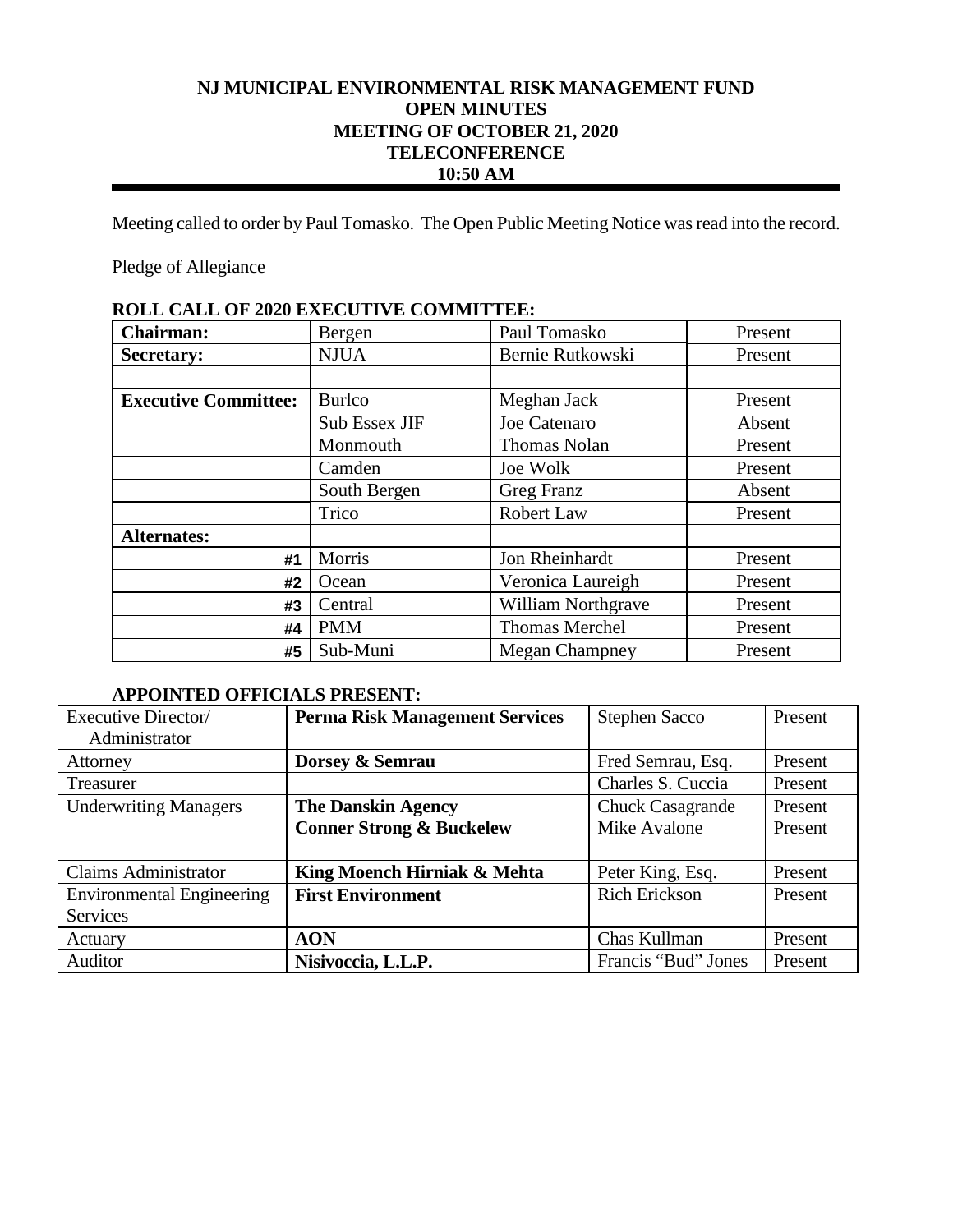## **OTHERS PRESENT:**

Dave Grubb, PERMA Joe Hrubash, PERMA Cate Kiernan, PERMA Brad Stokes, PERMA Jason Thorpe, PERMA Ed Cooney, CS&B Paul Miola, AJ Gallagher Alison Kelly, RMC Frank Covelli, RMC Ezio Altamura, RMC

# **APPROVAL OF MINUTES**: September 2, 2020

#### **MOTION TO APPROVE OPEN MINUTES OF SEPTEMBER 2, 2020**

| <b>MOTION:</b> | Commissioner Wolk |
|----------------|-------------------|
| <b>SECOND:</b> | Commissioner Law  |
| VOTE:          | <b>Unanimous</b>  |

#### **CORRESPONDENCE**

None

#### **TREASURER**

Mr. Cuccia presented his report and Resolution No. 22-20 approving the October Bill List as follows:

## **RESOLUTION 27-20 – OCTOBER BILL LIST**

| <b>FUND YEAR AMOUNT</b> |              |
|-------------------------|--------------|
| 2020                    | \$136,061.73 |
| Total                   | \$136,061.73 |

### **MOTION TO APPROVE PAYMENT OF BILLS - RESOLUTION NOS. 27-20**

**MOTION:** Commissioner Merchel **SECOND:** Commissioner Law **ROLL CALL VOTE**: Unanimous

## **EXECUTIVE DIRECTOR/ADMINISTRATOR:**

**2021 PROPOSED BUDGET -** Mr. Sacco reported that during the September Executive Committee meeting, the Fund introduced a budget for Fund year 2021. He advised that in accordance with the regulations, the budget has been advertised in the Fund's official newspaper and sent to each member JIF. Mr. Sacco noted the Public Hearing for the budget will be held at this meeting, referred to the budget as introduced and the proposed assessments, enclosed within the agenda.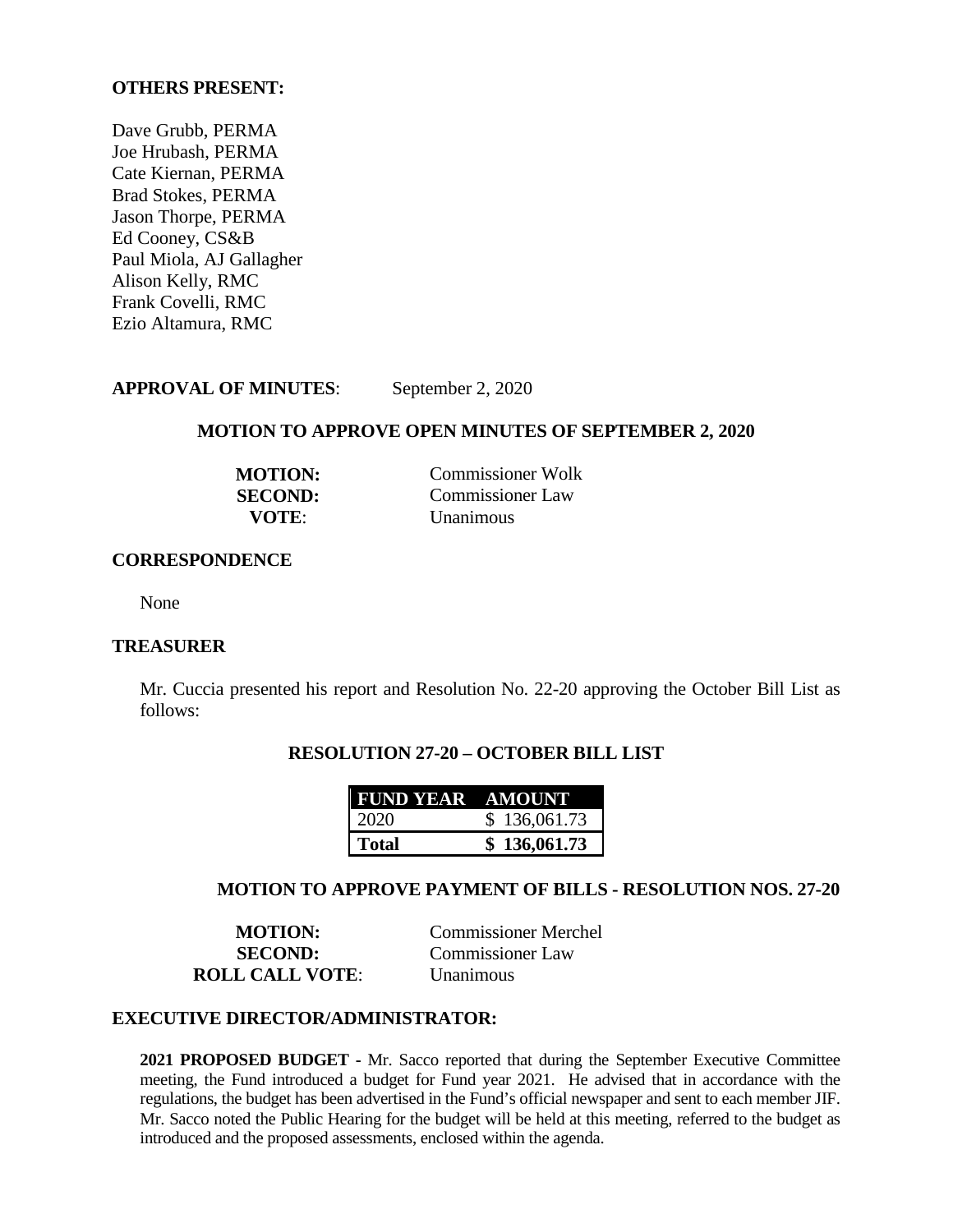#### **MOTION TO OPEN THE PUBLIC HEARING ON THE 2021 BUDGET.**

**ROLL CALL VOTE**: Unanimous

**MOTION:** Chairman Tomasko **SECOND:** Commissioner Merchel

Discussion of budget & assessments.

## **MOTION TO CLOSE THE PUBLIC HEARING.**

| <b>MOTION:</b>         | Chairman Tomasko            |
|------------------------|-----------------------------|
| <b>SECOND:</b>         | <b>Commissioner Merchel</b> |
| <b>ROLL CALL VOTE:</b> | <b>Unanimous</b>            |

#### **MOTION TO ADOPT A BUDGET FOR THE NEW JERSEY MUNICIPAL ENVIRONMENTAL RISK MANAGEMENT FUND JOINT INSURANCE FUND AS PRESENTED FOR FUND YEAR 2021.**

| <b>MOTION:</b>         | Chairman Tomasko            |
|------------------------|-----------------------------|
| <b>SECOND:</b>         | <b>Commissioner Merchel</b> |
| <b>ROLL CALL VOTE:</b> | <b>Unanimous</b>            |

### **MOTION TO CERTIFY ANNUAL ASSESSMENTS, BASED UPON THE ADOPTED 2021 BUDGET FOR MEMBER JOINT INSURANCE FUNDS.**

| <b>MOTION:</b>         | Chairman Tomasko            |
|------------------------|-----------------------------|
| <b>SECOND:</b>         | <b>Commissioner Merchel</b> |
| <b>ROLL CALL VOTE:</b> | <b>Unanimous</b>            |

**EJIF DIVIDEND** - Mr. Sacco reported that the request for approval of the EJIF's \$2,500,000 dividend has been filed with the State as authorized by the Executive Committee. He noted that the fund office awaits the State's approval.

**QPA 2021 RENEWAL** – Mr. Sacco referred to the E-JIF's Qualified Purchasing Agent's proposal for the 2021 fund year enclosed within the agenda packet and if there were any questions on the proposal. Hearing none, Mr. Sacco asked for a motion to authorize the contract renewal.

> **MOTION TO AUTHORIZE THE RENEWAL OF THE CANNING GROUP, INC. PROFESSIONAL SERVICES CONTRACT, WITHOUT COMPETITIVE BIDDING, TO SERVE AS THE FUND'S QUALIFIED PURCHASING AGENT IN FUND YEAR 2021 AT A FEE NOT TO EXCEED \$5,000.**

| <b>MOTION:</b>         | Chairman Tomasko         |
|------------------------|--------------------------|
| <b>SECOND:</b>         | <b>Commissioner Wolk</b> |
| <b>ROLL CALL VOTE:</b> | <b>Unanimous</b>         |

**NEXT MEETING-** Mr. Sacco reported that the next meeting of the EJIF is scheduled for November 18, 2020 via Zoom teleconference.

**2021 FUND PROFESSIONAL RFPS** – Mr. Sacco reported that the Competitive Contract RFP for the Fund Professionals were reviewed and scored by the Evaluation Committee. He noted that the Evaluation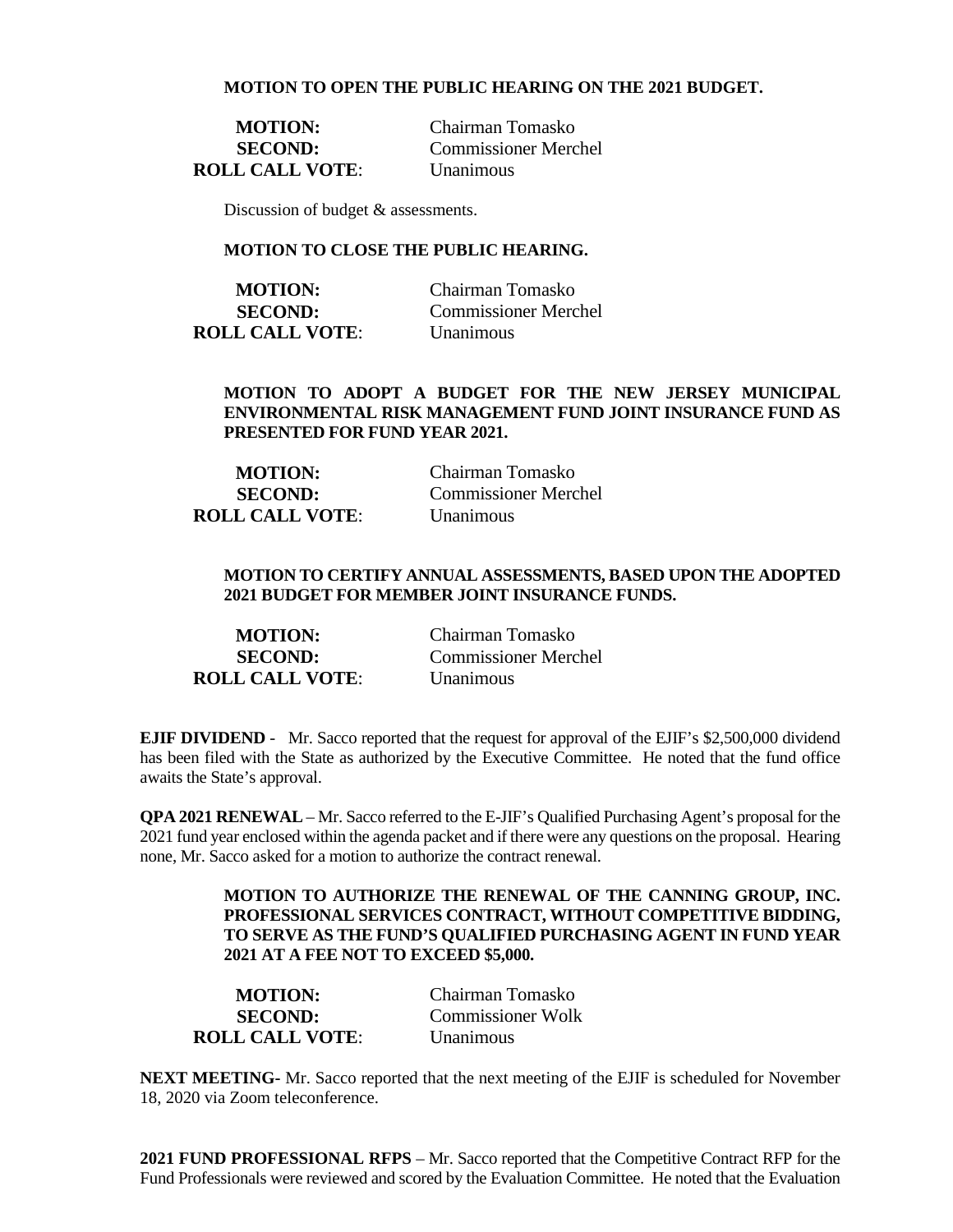Committee is recommending no changes from the current Fund Professionals and the appointments will be ratified during the January 2021 reorganization meeting.

**FINANCIAL FAST TRACK** – Mr. Sacco referred to Financial Fast Track as of June 30, 2020 enclosed within the agenda booklet. He reported that the statutory surplus stands at \$23.7 million and noted that the Fund is in excellent financial shape.

# **ATTORNEY:**

Mr. Semrau said that 2020 has been another good year for the E-JIF. He reported that the Fund was notified about an intent for third-parties to sue the E-JIF members involved with the Passaic Valley Sewerage Authority. He added that the potential suit stems from the Newark Bay case. Mr. Semrau advised that various Fund Professionals had a meeting with the Executive Director regarding EJIF members that may be impacted. He indicated that it is the Fund's intent to protect and defend the members, as well as make the E-JIF whole in this matter. Mr. Semrau advised that members will be contacted by the EJIF if suit is brought forth and the Professionals will keep the Board updated on the situation.

## **UNDERWRITING MANAGERS:**

Mr. Casagrande reported that the Underwriting Managers are in final negotiations for the 2021 EJIF Excess terms and conditions anticipate a flat renewal for 2021.

## **ENVIRONMENTAL ENGINEER:**

Mr. Erickson reported that NJDEP has released a new Stormwater infrastructure toolkit on their website. He advised that the infrastructure toolkit will be working as a pilot program with several South Bergen JIF members.

## **ACTUARY**

Mr. Kullman indicated that he had nothing for the month.

### **OLD BUSINESS:**

None.

### **NEW BUSINESS:**

Commissioner Wolk asked what time the November  $18<sup>th</sup>$  meeting will begin. Mr. Sacco indicated that he would speak to the MEL Executive Director and notice will be sent to the Board.

### **MEETING OPENED TO PUBLIC FOR COMMENT:**

No public comments were made.

## **PUBLIC COMMENT PORTION OF THE MEETING CLOSED**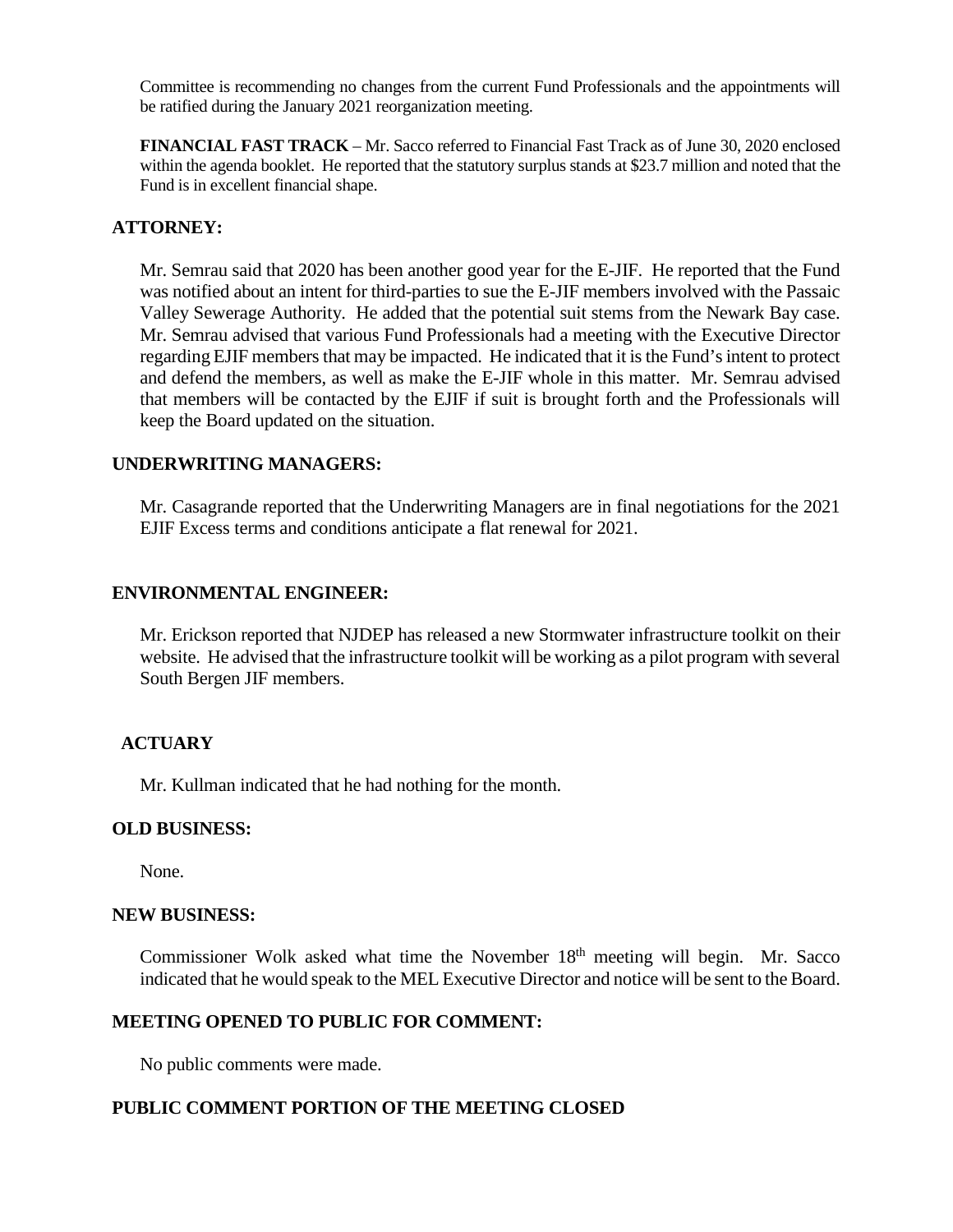# **MOTION TO ADJOURN MEETING**

**MOTION:** Commissioner Merchel<br>**SECOND:** Commissioner Wolk **SECOND:** Commissioner Wolk<br> **SECOND:** Unanimous **Unanimous** 

Meeting Adjourned: 11:02 AM

*Next Meeting*: **November 2020 Zoom Teleconference** 

*Respectfully submitted,*

Prepared by Jason D. Thorpe, Assistant Secretary

\_\_\_\_\_\_\_\_\_\_\_\_\_\_\_\_\_\_\_\_\_\_\_\_\_\_\_\_\_\_\_\_\_\_\_